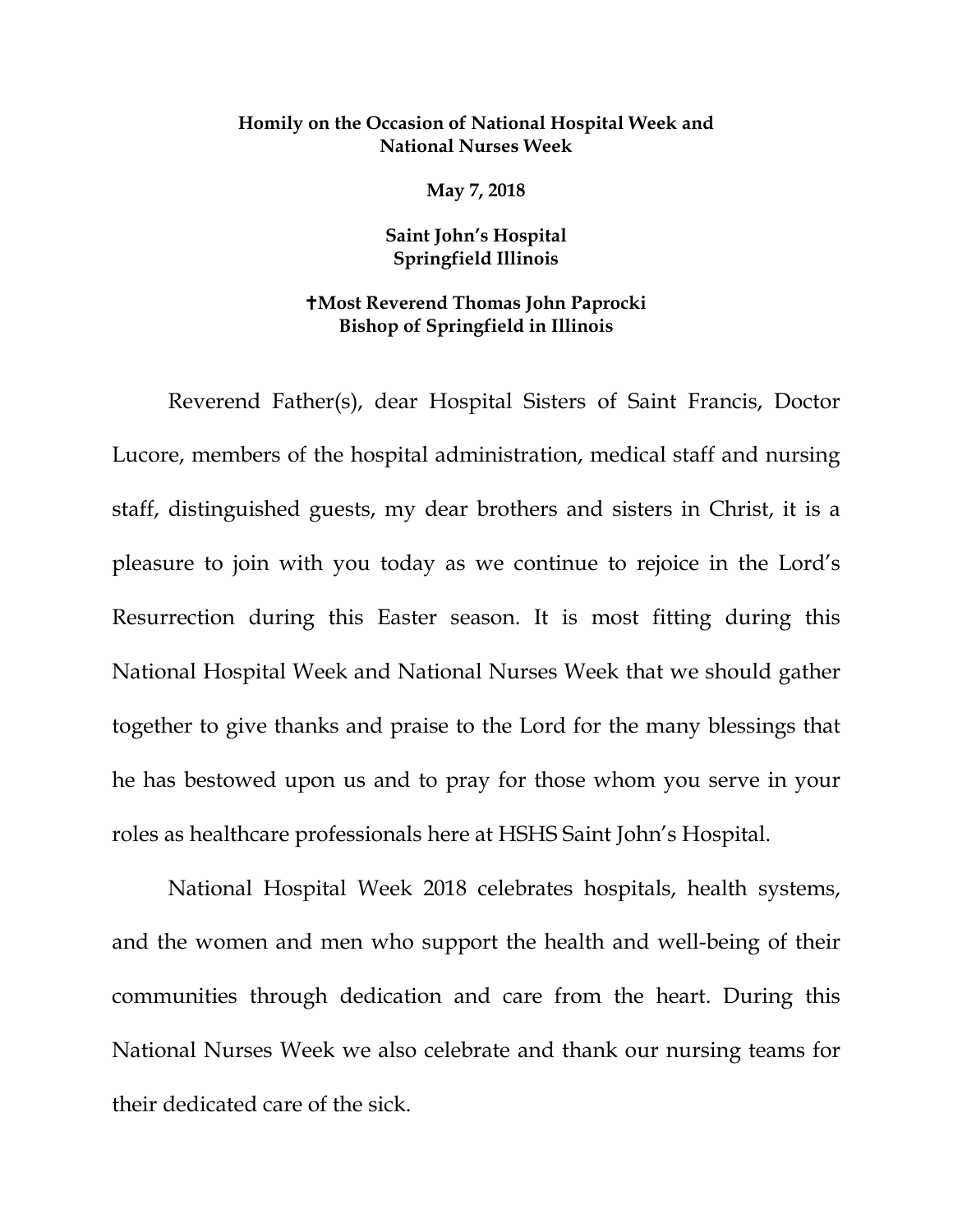As some of you know, I started my career in healthcare when I was in sixth grade. While it was not exactly through caring for patients in the same way that you do, I started off working behind the candy counter in our family pharmacy on the South side of Chicago, which my grandfather founded in 1919. I continued to work part-time in our drugstore throughout my years in the seminary as well as at a wholesale drug company and at Northwestern Memorial Hospital in Chicago. While I was in the seminary, I also had the opportunity to serve in internships as a hospital chaplain at Alexian Brothers Medical Center in Elk Grove Village, Illinois, and at Parkland Memorial Hospital in Dallas, Texas. My graduate thesis in theology was in medical ethics. And when I was Auxiliary Bishop of Chicago, I served as the Cardinal's Liaison for Health and Hospital Affairs. So, you might say that I have more than a passing interest in the subject of health care.

Just a few moments ago, in our first reading from the Acts of the Apostles, we heard about a woman named Lydia, a dealer in purple cloth, and how she listened, such that the Lord opened her heart to pay attention to what Paul was saying. After she and her household had been baptized, she offered an invitation, "If you consider me a believer in the Lord, come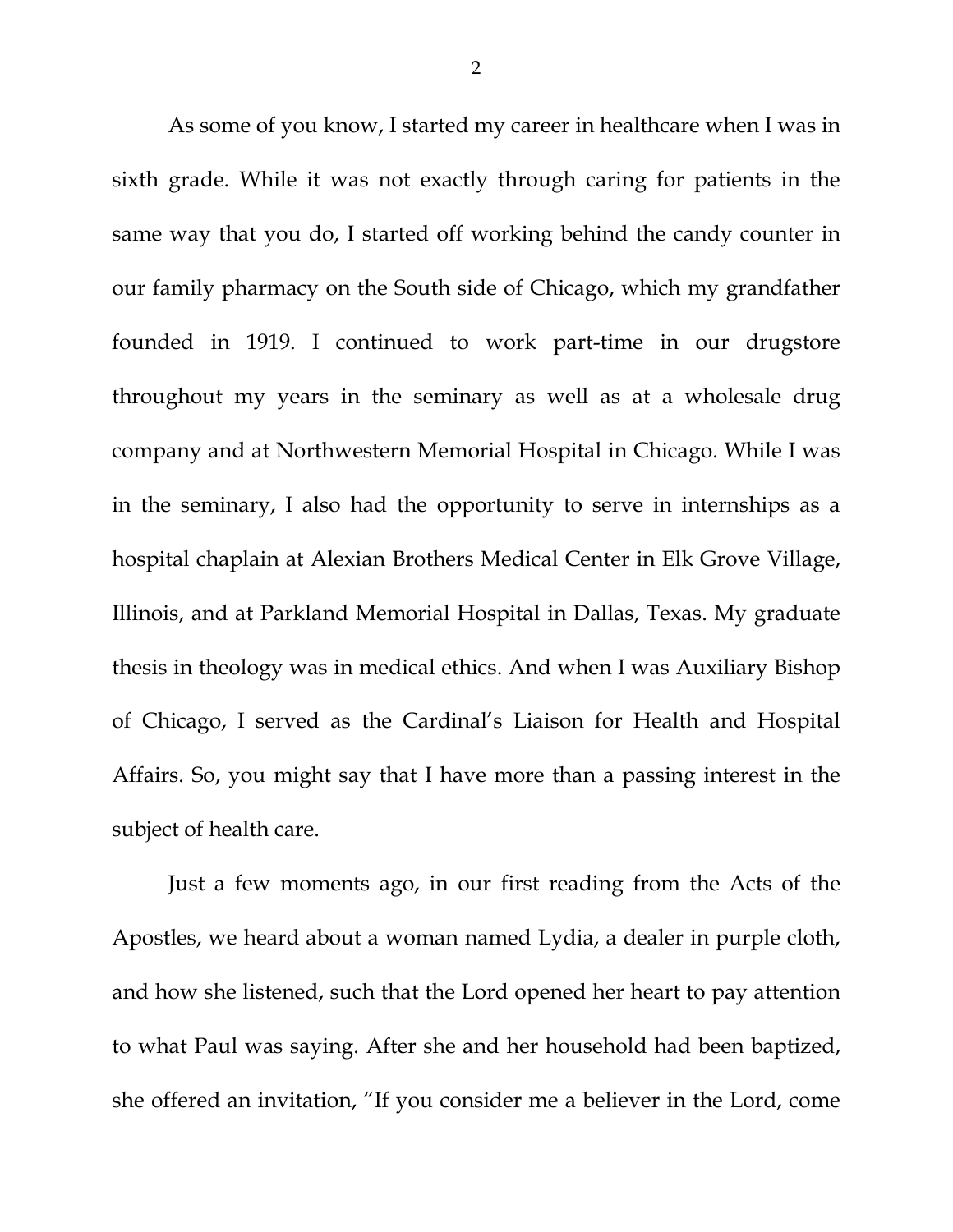and stay at my home."[1](#page-4-0) In other words, her new-found faith prompted her to provide hospitality to her guests. It is noteworthy that the root of the word hospitality is the Latin word, *hospes*, a Janus word which can be translated as both host and guest. It is also the root of the word hospital, where the unique hospitality of healthcare is provided by the hosts of the institution for the guests who come here looking for healing.

In our Gospel reading for today, we heard our Lord preparing His disciples for the coming of the Advocate, that is, the Holy Spirit. During the course of speaking to them, our Lord tells them, *When the Advocate comes whom I will send you from the Father, the Spirit of truth who proceeds from the Father, he will testify to me. And you also testify, because you have been with me from the beginning.*[2](#page-4-1)

My dear brothers and sisters, while we were not with our Lord at the beginning of His ministry, nor were we present with the disciples at Pentecost, we are called, as disciples of our Lord, to give witness on His behalf in our daily lives. As you know, the theme this year for National Hospital Week is "Caring is our calling." Given this theme, as well as our Lord's charge to bear witness to Him through lives of Christian

3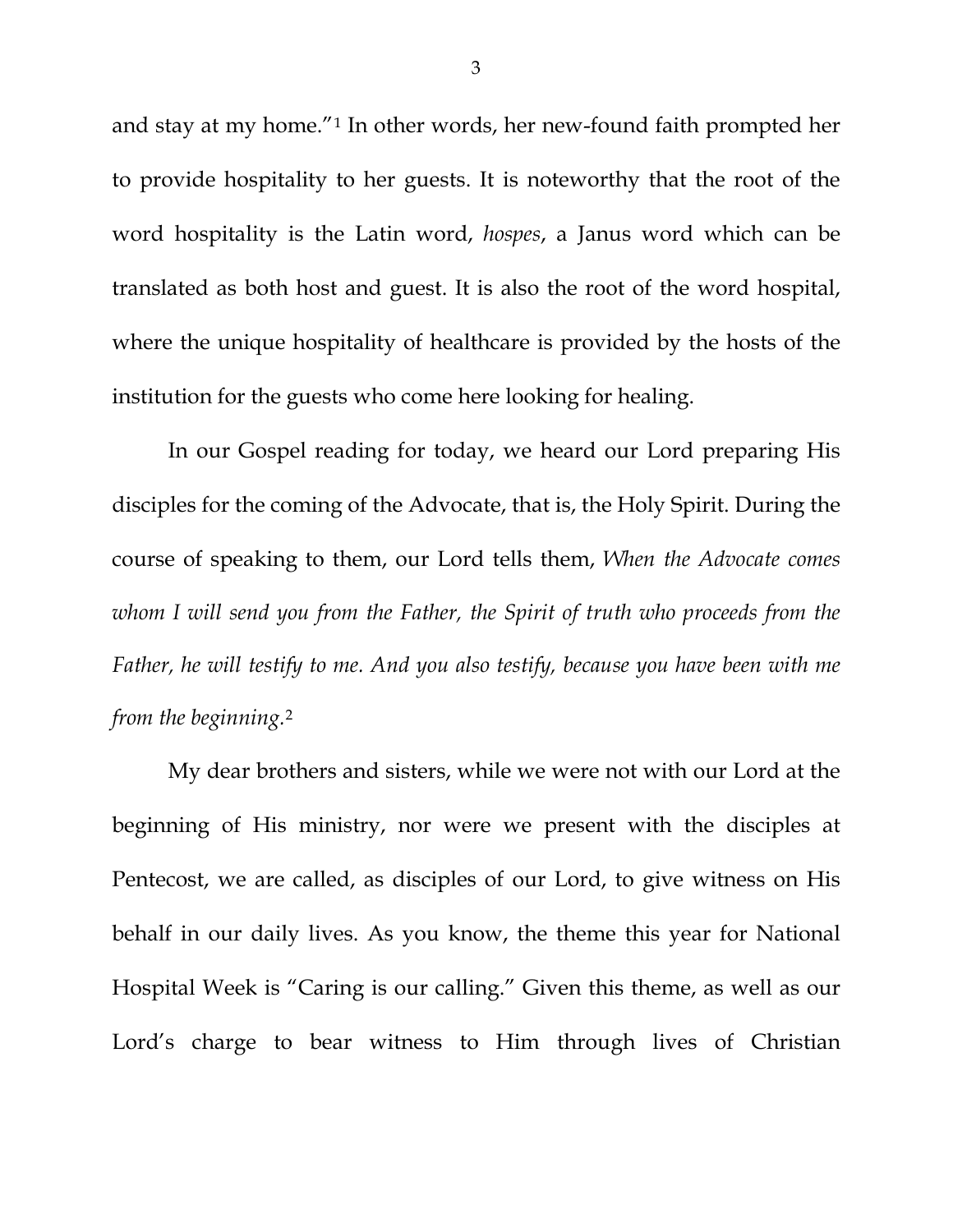discipleship, it seems most fitting to consider what it means to care for those whom you serve.

Reflecting on how to care for your patients may seem like an unnecessary exercise, for certainly you are aware of what is needed to care for the physical needs of the people who come to this hospital for treatment of a medical issue. However, reflecting more deeply on what it means to care for patients being treated in a Catholic hospital, we know that truly holistic health care does not stop at a physical level. Rather, you who work in this hospital and, indeed, everyone who works and volunteers in any Catholic hospital must have as your primary motivation a desire to help lead souls to Christ, the Divine Physician.

As you listen to their pain and witness their anguish, you are afforded the opportunity to extend to them a reminder of the love of the One who suffered for them and invites them to unite their sufferings to His own for the redemption of the world.

In your work as you seek to heal the bodies of your patients, you can and should help lead your patients to salvation, to a greater knowledge of the love that has been poured out for us and is given to us at the altar of the